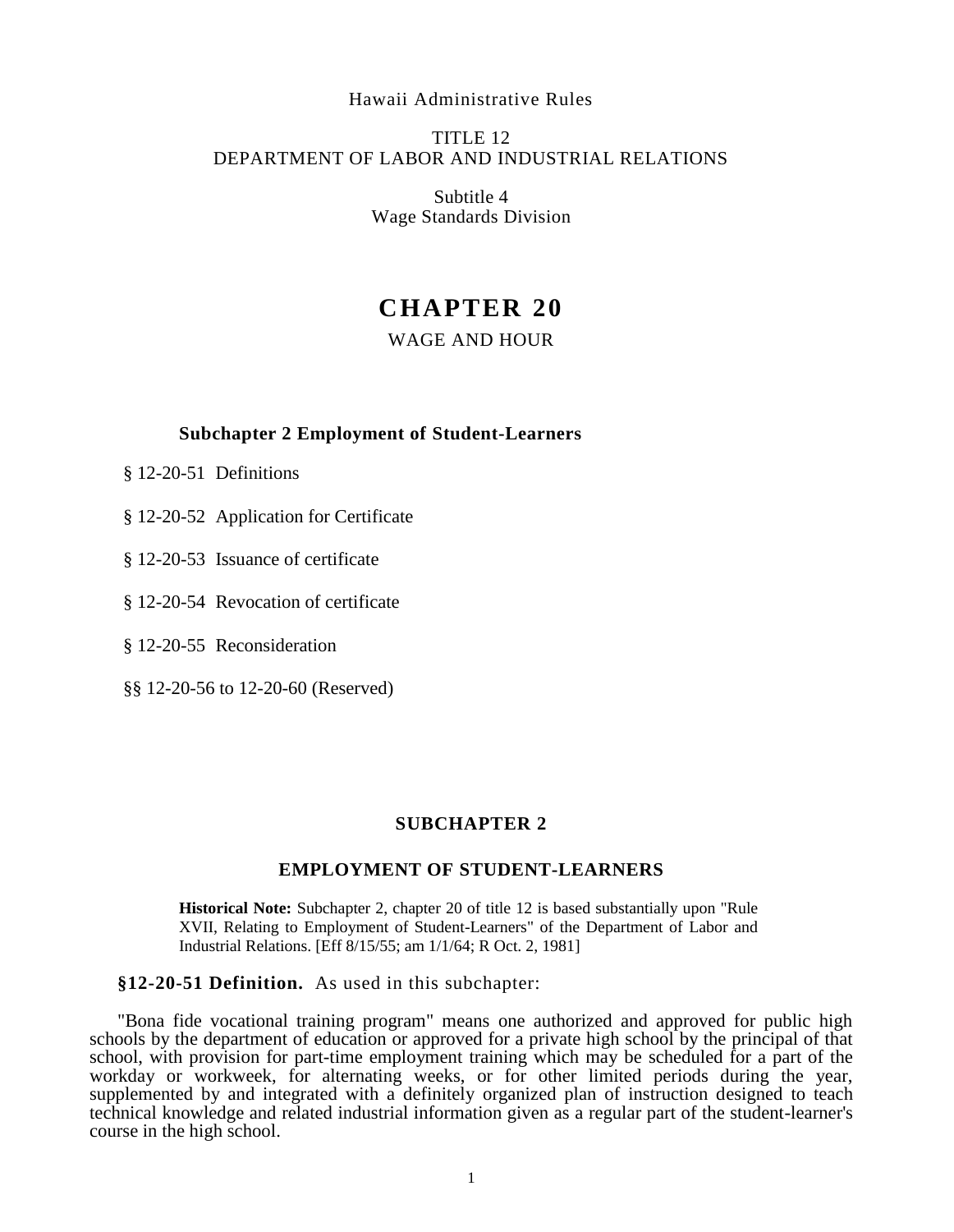"Student-learner" means a student who is receiving instruction in a public high school or licensed private high school and who is employed on a part-time basis pursuant to a bona fide vocational training program. [Eff. Oct. 2, 1981] (Auth: HRS §§387-9, 387-11) (Imp. HRS §387-9)

**§12-20-52 Application for certificate.** Application for the employment of student-learners under special certificates authorizing employment at wages lower than the minimum wage applicable under section 387-2, Hawaii Revised Statutes, shall be made by the employer to the director on forms furnished by the department. The application must be complete and be signed by the employer, student-learner, and appropriate school official. [Eff. Oct. 2, 1981] (Auth: HRS §§387-9, 387-11) (Imp. HRS §387-9)

**§12-20-53 Issuance of certificate.** (a) upon receipt of an application for the employment of a student-learner, the director may issue a special certificate under the following terms and conditions:

- (1) Any training program under which the student-learner will be employed shall be a bona fide vocational training program;
- (2) The special minimum wage shall not be less than seventy-five per cent of the minimum wage under section 387-2, Hawaii Revised Statutes, as amended;
- (3) The special certificate shall be valid for a period not to exceed one school year;
- (4) The special certificate shall have no retroactive effect, but shall operate as an exception subsequent to the date of issue only;
- (5) The student-learner shall be at least sixteen years of age;
- (6) The work hours at the subminimum rate combined with the school hours of the studentlearner shall not exceed forty hours per week. When school is not in session the number of hours worked at the subminimum rate by the student-learner shall not exceed forty hours per week; and
- (7) There have been no violations of chapter 387, Hawaii Revised Statutes, by the employer which may provide reasonable grounds for the director to conclude that the employer would not comply with the terms of the special certificate.
- (b) The special certificate or a notice of the denial thereof shall be mailed to the employer.

(c) The special certificate shall be preserved by the employer and be available for inspection for at least six years after date of issue. [Eff. Oct. 2, 1981] (Auth: HRS §§387-9, 387-11) (Imp: HRS §387-9)

**§12-20-54 Revocation of certificate.** (a) A special certificate may be revoked by the director for cause at any time. Cause shall mean violation of any provision of this subchapter, falsification of any information required by the application, or withdrawal of approval of the employer's participation in the training program.

(b) No order revoking any special certificate shall take effect until the expiration of the time allowed for reconsideration under section 12-20-55, and if reconsideration is requested, the effective date of the revocation order shall be postponed until action is taken thereon. If the revocation order is affirmed, the employer shall reimburse any person employed under a special certificate which has been cancelled for the difference between the minimum wage applicable under section 387-2, Hawaii Revised Statutes, and any lower wage paid that person subsequent to the revocation date indicated in the director's order. [Eff. Oct. 2, 1981] (Auth: FIRS §§387-9, 387- 11) (Imp. HRS §387-9)